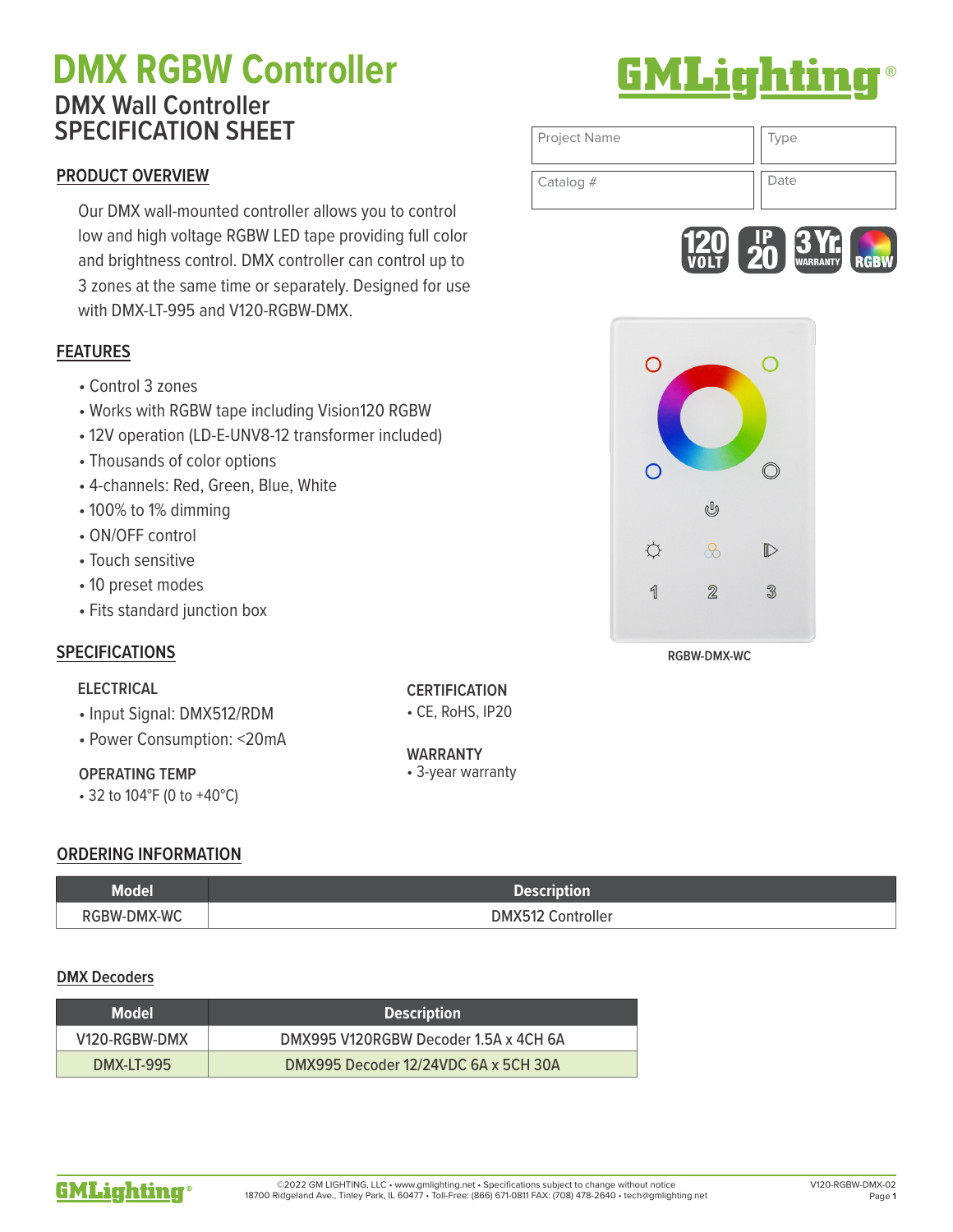# **DMX RGBW Controller EMLighting® DMX Wall Controller SPECIFICATION SHEET**



## **WIRING DIAGRAMS**



## **DIMENSIONS**